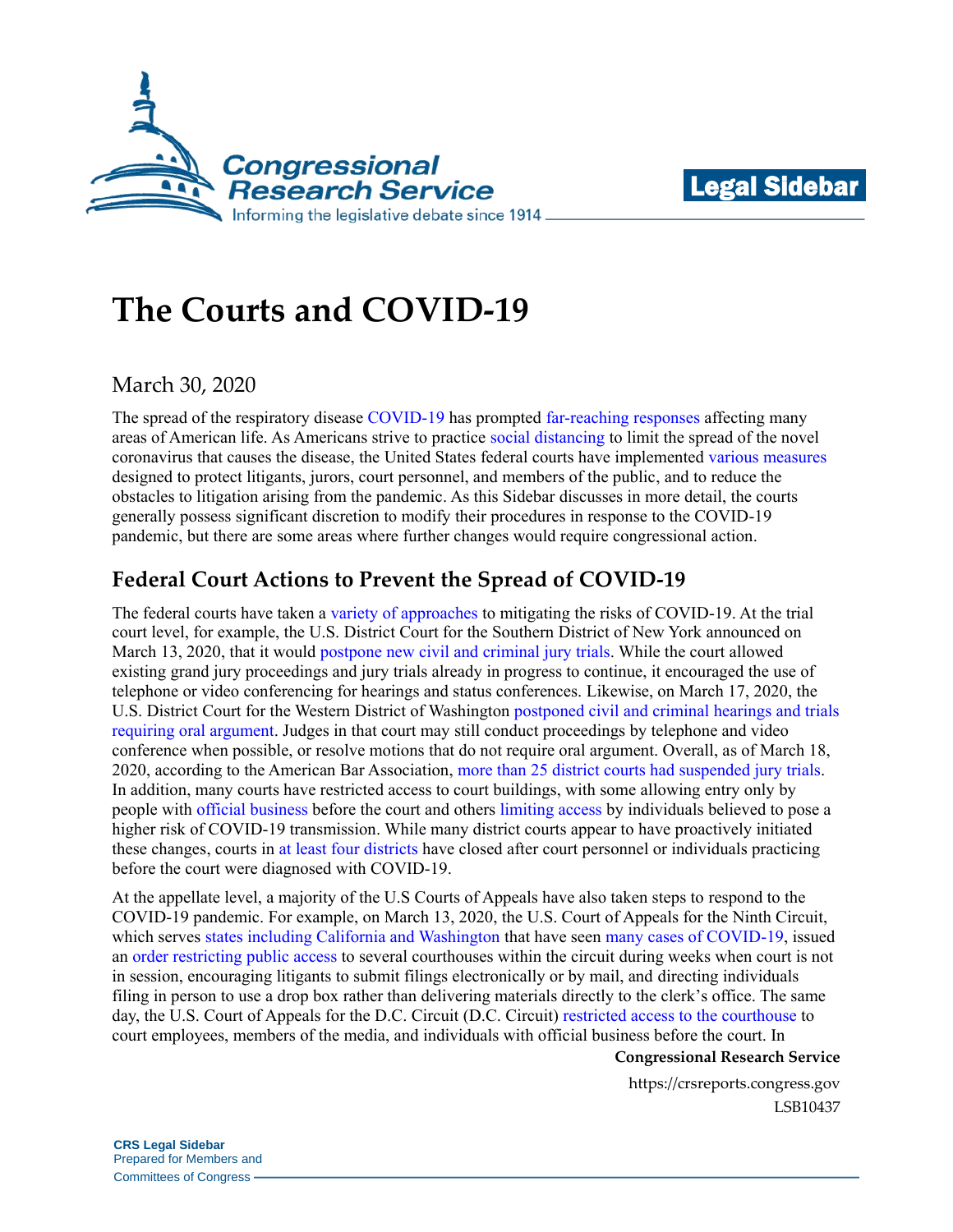addition, on March 17, 2020, the D.C. Circuit issued a [standing order](https://www.cadc.uscourts.gov/intranet/home.nsf/Content/Announcement+-+Standing+Order+In+Re+Oral+Arguments+COVID-19/$FILE/COVIDStandingOrder.pdf) suspending all in-person on-site oral argument until further notice. Pending cases may be argued via teleconference, decided without argument, or postponed. The D.C. Circuit conducted oral arguments by phone for the first time on Friday March 20, 2020. While technical issues with the first such argument led D.C. Circuit Judge Thomas Griffith to quip that the telephone proceeding was ["kind of a mess,](https://www.law.com/nationallawjournal/2020/03/20/its-kind-of-a-mess-phone-arguments-get-rocky-debut-at-dc-circuit-during-covid-19-pandemic/)" the second argument experienced fewer difficulties.

The United States Supreme Court has also changed its operating procedures in an effort to limit the spread of the novel coronavirus. On March 12, 2020, the Court published a notice on its website stating that the Supreme Court building would [close to the public](https://www.scotusblog.com/2020/03/court-to-close-to-public-in-pandemic/) while remaining open for official business. In addition, on March 16, 2020, the Court [indefinitely postponed oral argument](https://www.supremecourt.gov/publicinfo/press/pressreleases/pr_03-16-20) in cases scheduled for argument during its March 2020 sitting.

In general, the [administration of the federal courts](https://www.uscourts.gov/about-federal-courts/judicial-administration) is delegated to the local courts, with the chief judges for each district or circuit overseeing policy for their jurisdictions. [28 U. S. C. § 2071](https://uscode.house.gov/view.xhtml?req=granuleid:USC-prelim-title28-section2071&num=0&edition=prelim) provides that "the Supreme Court and all courts established by Act of Congress may from time to time prescribe rules for the conduct of their business," and the Federal Rules of [Civil,](https://www.uscourts.gov/sites/default/files/cv_rules_eff._dec._1_2018_0.pdf#page=120) [Criminal,](https://www.uscourts.gov/sites/default/files/federal_rules/FRCrP12.1.2014.pdf#page=81) an[d Appellate Procedure](https://www.uscourts.gov/sites/default/files/federal_rules_of_appellate_procedure_-_dec_1_2019_0.pdf#page=62) authorize the district and appellate courts to adopt their own local rules. The Supreme Court has [explained](https://scholar.google.com/scholar_case?case=9731823004757599514&q=482+U.S.+641&hl=en&as_sdt=6,47#p645) that "a district court has discretion to adopt local rules that are necessary to carry out the conduct of its business," as long as such rules are "'consistent with' the 'rules of practice and procedure prescribed by the Supreme Court.'" As a result, and as the foregoing examples illustrate, to date, the federal courts have worked independently to determine how to respond to the COVID-19 pandemic, and the measures they have implemented are not necessarily uniform. On March 19, 2020, the director of the Administrative Office of the U.S. Courts (the judicial branch agency that provides various forms of administrative support to the federal courts) [issued guidance](https://www.uscourts.gov/news/2020/03/12/judiciary-preparedness-coronavirus-covid-19) urging all courts to take certain steps to mitigate the effects of the coronavirus. Those steps include permitting employees to telework if practicable, postponing courthouse proceedings with more than 10 people, conducting in-person court proceedings only when absolutely necessary, conducting jury proceedings "only in exceptional circumstances," implementing measures to reduce the number of people gathering in courthouse public areas, and using videoconferencing or audioconferencing when practicable. Nonetheless, at the time of writing not all of the federal courts had taken action in response to the COVID-19 pandemic. However, the situation remains in flux in the courts, as it does elsewhere, and it is likely that courts will continue to adapt their approach to the pandemic. The Administrative Office of the U.S. Courts has published a [webpage](https://www.uscourts.gov/about-federal-courts/court-website-links/court-orders-and-updates-during-covid19-pandemic) tracking the different courts' responses, which it updates daily.

Court closures and the suspension of jury trials could raise constitutional concerns—especially if courts close or reduce operations for weeks or months—because the Constitution protects [certain rights related](https://scholar.google.com/scholar_case?case=6561706852611120473&q=541+us+509&hl=en&as_sdt=6,47#p523)  [to access to court](https://scholar.google.com/scholar_case?case=6561706852611120473&q=541+us+509&hl=en&as_sdt=6,47#p523) for criminal defendants, civil litigants, and members of the public. At this time, however, it remains to be seen how the courts will resolve any tension between the legal right of access to court and the practical public health concerns related to COVID-19.

### **Reducing the Burden on Litigants—Roles of the Courts and Congress**

Court closings and other circumstances arising from the COVID-19 pandemic may impede litigants and their counsel from pursuing cases in a timely manner. Some courts have taken steps to reduce these impediments but, as discussed further below, there are also opportunities for Congress to act in this area.

As background, a number of rules and statutes impose deadlines on all phases of litigation, from the initial filing of a case to the pleadings in a pending proceeding to any eventual appeal or certiorari petition. These deadlines may fall into one of two categories: *jurisdictional rules* and *claim-processing rules*. The Supreme Court has explained that jurisdictional rules directly limit "a court's adjudicatory [authority"](https://scholar.google.com/scholar_case?case=7993381160950809483&q=559+U.S.+154&hl=en&as_sdt=6,47#p1243)—that is, the power of the court to consider a given case. Claim-processing rules, by contrast,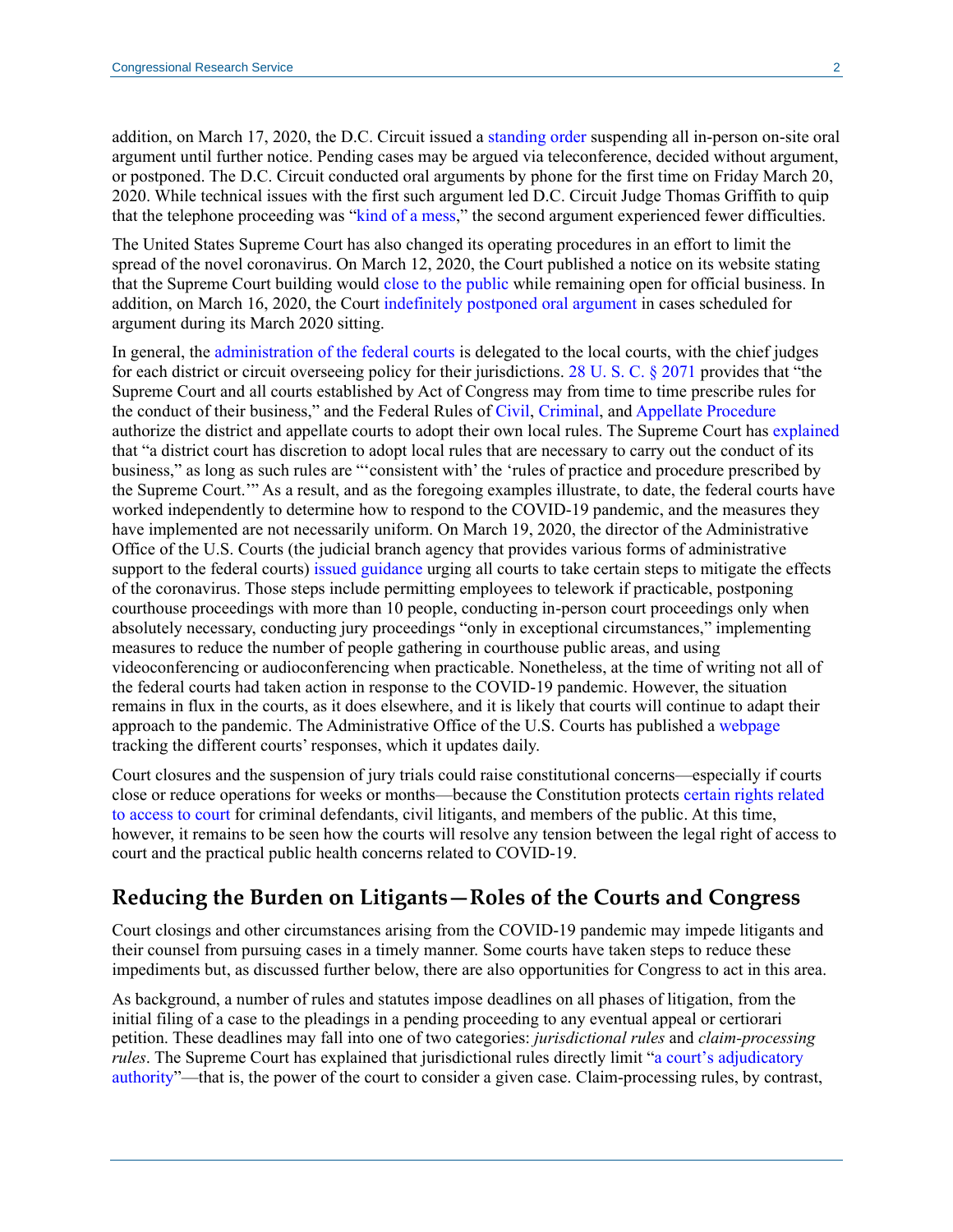["seek to promote the orderly progress of litigation](https://scholar.google.com/scholar_case?case=14576988611242334983&q=131+S.+Ct.+1197&hl=en&as_sdt=6,47#p1203) by requiring that the parties take certain procedural steps at certain specified times."

Courts possess substantial discretion to modify claim-processing rules, including many filing deadlines in pending litigation. Judges often issue such relief on a case-by-case basis in response to requests from individual litigants. But courts may also issue orders that apply to multiple cases when circumstances warrant such relief, and several courts have done so in response to the current public health emergency. For example, on March 16, 2020, the U.S. Court of Appeals for the Second Circuit issued an [order](http://www.ca2.uscourts.gov/docs/Order%20-%20RAK%20Extending%20Filing%20Dates%20FINAL%2031620.pdf)  [extending all filing deadlines](http://www.ca2.uscourts.gov/docs/Order%20-%20RAK%20Extending%20Filing%20Dates%20FINAL%2031620.pdf) for pending matters by 21 days. Likewise, the U.S. District Court for the Northern District of Alabama issued an order on March 17, 2020, [staying "all unexpired deadlines and](https://www.alnd.uscourts.gov/sites/alnd/files/General%20Order%20-%20Court%20Operations%20During%20the%20Public%20Health%20Emergency%20Caused%20By%20the%20COVID-19%20Virus%20effective%20March%2017%2C%202020.pdf)  [briefing schedules" for](https://www.alnd.uscourts.gov/sites/alnd/files/General%20Order%20-%20Court%20Operations%20During%20the%20Public%20Health%20Emergency%20Caused%20By%20the%20COVID-19%20Virus%20effective%20March%2017%2C%202020.pdf) 14 days. The U.S. Court of Appeals for the Ninth Circuit has not issued a blanket extension, but has notified litigants that ["the Court will extend non-jurisdictional filing dates](http://cdn.ca9.uscourts.gov/datastore/general/2020/03/16/COVID-19%20Notice.pdf) as needed" and provided a process for parties to seek an automatic 60-day extension.

In some cases, courts may also extend the deadline for the initial filing of a lawsuit. While [statutes of](https://crsreports.congress.gov/product/pdf/LSB/LSB10390)  [limitations](https://crsreports.congress.gov/product/pdf/LSB/LSB10390) generally dictate that civil claims must be brought within a certain amount of time after they accrue (for example, four years under the [default federal statute of limitations\)](https://uscode.house.gov/view.xhtml?req=granuleid:USC-prelim-title28-section1658&num=0&edition=prelim), a court may [toll the statute](https://www.supremecourt.gov/opinions/14pdf/13-1074_9olb.pdf#page=7)  [of limitations](https://www.supremecourt.gov/opinions/14pdf/13-1074_9olb.pdf#page=7) and allow later filing when "a party 'has pursued his rights diligently but some extraordinary circumstance' prevents him from meeting a deadline." (Equitable tolling is not available in all cases, and the Supreme Court has [held](https://scholar.google.com/scholar_case?case=15868748383156864423&q=139+S.+Ct.+710+&hl=en&as_sdt=6,47#p714) that even some non-jurisdictional deadlines may not be tolled.) At least one commentator has [suggested](https://www.jdsupra.com/legalnews/foreclosure-holds-impacting-statute-of-64233/) that the COVID-19 pandemic could constitute an extraordinary circumstance that would warrant equitable tolling, but it remains to be seen how the courts would evaluate such an argument.

On the other hand, courts may *not* extend deadlines that are jurisdictional in nature because those deadlines operate "so that courts are [without power to adjudicate](https://scholar.google.com/scholar_case?case=10475186777631315499&q=575+U.S.+402&hl=en&as_sdt=6,47#p1640) claims filed outside their strict limits." For instance, [Federal Rule of Appellate Procedure 4](https://www.uscourts.gov/sites/default/files/federal_rules_of_appellate_procedure_-_dec_1_2019_0.pdf#page=17) provides that a notice of appeal of a district court decision must be filed within 30 days (or 60 days if the United States is a party to the suit). Rule  $4(a)(5)$ provides that the district court may extend or temporarily reopen the time to appeal in some circumstances, but such an extension or reopening is limited to 30 days or less. The Supreme Court has [held](https://scholar.google.com/scholar_case?case=18290386578774996072&q=551+U.S.+205&hl=en&as_sdt=6,47#p2363) that timely filing of a notice of appeal is a jurisdictional requirement, and a court may not extend the time to file beyond the period provided in Rule 4. In addition, [28 U.S.C. § 2101](https://uscode.house.gov/view.xhtml?req=granuleid:USC-prelim-title28-section2101&num=0&edition=prelim) specifies the deadline for petitioning the Supreme Court for a writ of certiorari in a civil case. While that statutory provision allows the Supreme Court to extend the filing deadline by up to 60 days, it permits no further extension. The Supreme Court has therefore held that the certiorari petition filing deadline for civil cases is [mandatory](https://scholar.google.com/scholar_case?case=9757998890329388019&q=565+us+134&hl=en&as_sdt=6,47#p45)  [and jurisdictional,](https://scholar.google.com/scholar_case?case=9757998890329388019&q=565+us+134&hl=en&as_sdt=6,47#p45) and the Court has "no authority to extend the period for filing except as Congress permits." (In criminal cases, by contrast, the deadline for certiorari petitions is [not set by statute,](https://scholar.google.com/scholar_case?case=2842461886048417369&q=565+us+134&hl=en&as_sdt=6,47#[14]) and the Court has thus held that it has additional leeway to extend the filing deadline in criminal cases).

On March 19, 2020, the Supreme Court issued an order [extending the deadline](https://www.supremecourt.gov/orders/courtorders/031920zr_d1o3.pdf) for filing "any petition for a writ of certiorari due on or after" that date. While a cert petition must generally be filed no more than [90](https://www.supremecourt.gov/ctrules/2019RulesoftheCourt.pdf#page=13)  [days from the date of the lower court judgment,](https://www.supremecourt.gov/ctrules/2019RulesoftheCourt.pdf#page=13) pursuant to the March 19 order, the Court will now allow filing within 150 days of the date of the lower court judgment. Under 28 U.S.C. § 2101, the Court may not offer any further extension of the deadline in civil cases.

It is unclear how long the COVID-19 pandemic will last, or what effect the pandemic will have on litigation in the United States. It is possible that the courts' existing authority to modify their procedures will be sufficient to allow courts and litigants to adapt to the unique demands of this time. However, if Congress wished to provide courts with additional leeway to respond to the current crisis it could enact legislation to relax existing limits on filing deadlines. Such legislation could be tailored to the present [national emergency related to COVID-19,](https://www.whitehouse.gov/presidential-actions/proclamation-declaring-national-emergency-concerning-novel-coronavirus-disease-covid-19-outbreak/) or to national emergencies generally. In the alternative, Congress could make general changes to the existing procedural requirements. For example, to resolve any concerns about certiorari petitions, Congress could amend 28 U.S.C. § 2101 to grant the Supreme